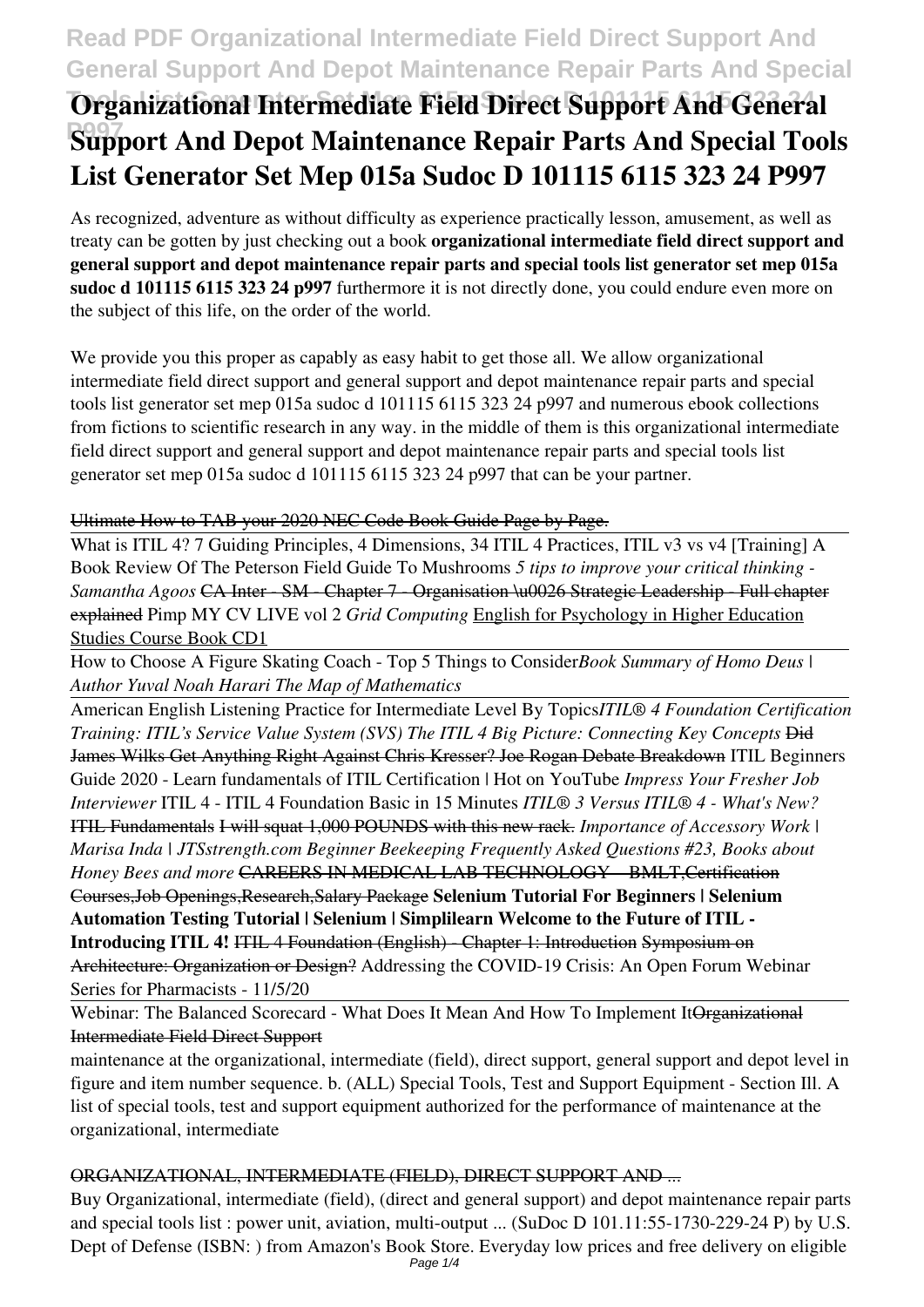# **Read PDF Organizational Intermediate Field Direct Support And General Support And Depot Maintenance Repair Parts And Special Torders. List Generator Set Mep 015a Sudoc D 101115 6115 323 24**

#### **P997**

#### Organizational, intermediate (field), (direct and general ...

Organizational, intermediate (field) (direct support and general support) and depot maintenance repair parts and special tools list : generator set, gasoline engine driven, skid mounted, tubular frame, 1.5 KW, single phase, AC, 120/240 volts, 28 VDC (less engine) : DoD models MEP-015A ....

#### Organizational, intermediate (field) (direct support and ...

Buy Organizational, intermediate (field), direct support, and general support, maintenance repair parts and special tools list (including depot maintenance ... (SuDoc D 101.11:5-6115-332-24 P/993) by U.S. Dept of Defense (ISBN: ) from Amazon's Book Store. Everyday low prices and free delivery on eligible orders.

#### Organizational, intermediate (field), direct support, and ...

EBOOKS Organizational Intermediate Field Direct Support And General Support And Depot Maintenance Repair Parts And Special Tools List Generator Set Mep 015a Sudoc D 101115 6115 323 24 P997 2020 PDF Book is the book you are looking for, by download PDF Organizational Intermediate Field Direct Support And General Support And Depot Maintenance Repair Parts And Special Tools List Generator Set Mep ...

#### Organizational Intermediate Field Direct Support And ...

operator, organizational, intermediate (field), (direct support and general support), and depot level maintenance manual generator set, tactical, gasoline engine: air cooled, 5 kw, ac, 120/240v single phase, 120/208v 3 phase, skid mounted, tubular frame (less engine) military design dod model class hertz nsn mep-017a utility 60 6115-00-017-8240

#### OPERATOR, ORGANIZATIONAL, INTERMEDIATE (FIELD), (DIRECT ...

Organizational, intermediate (field) (direct support and general support) and depot maintenance repair parts and special tools list : engine, gasoline, 10 HP, military standard models (model 2A042-2), NSN 2805-00-952-3927, (model 2A042-3), NSN 2805-00-872-5971. (Continually updated resource, 1990) [WorldCat.org]

#### Organizational, intermediate (field) (direct support and ...

The Resource Organizational, intermediate (field), (direct support and general support) and depot maintenance repair parts and special tools list : generator set, diesel engine driven, tactical skid MTD, 15 KW, 3 phase, 4 wire, 120/208 and 240/416 volts : DoD model MEP-004A ... class utility ... hertz 50/60 ... NSN 6115-00-118-1241 ... 6115-01-096-9015

#### Organizational, intermediate (field), (direct support and ...

The item Operator, organizational, intermediate (field), (direct support and general support), and depot level maintenance manual : engine, gasoline, 6 HP, military standard models, DOD model 4A032-1, 4A032-2, NSN 2805-00-776-0483, 2805-00-068-7512 represents a specific, individual, material embodiment of a distinct intellectual or artistic creation found in Indiana State Library.

#### Operator, organizational, intermediate (field), (direct ...

Organizational, intermediate (field) (direct support and general support) and depot maintenance repair parts and special tools list : engine, gasoline, 1 1/2 HP ; military standard models (model 1A08-1, NSN 2805-00-601-5181), (model 1A08-II, NSN 2805-00-714-8552), (model 1A08-III, NSN 2805-00-068-7510).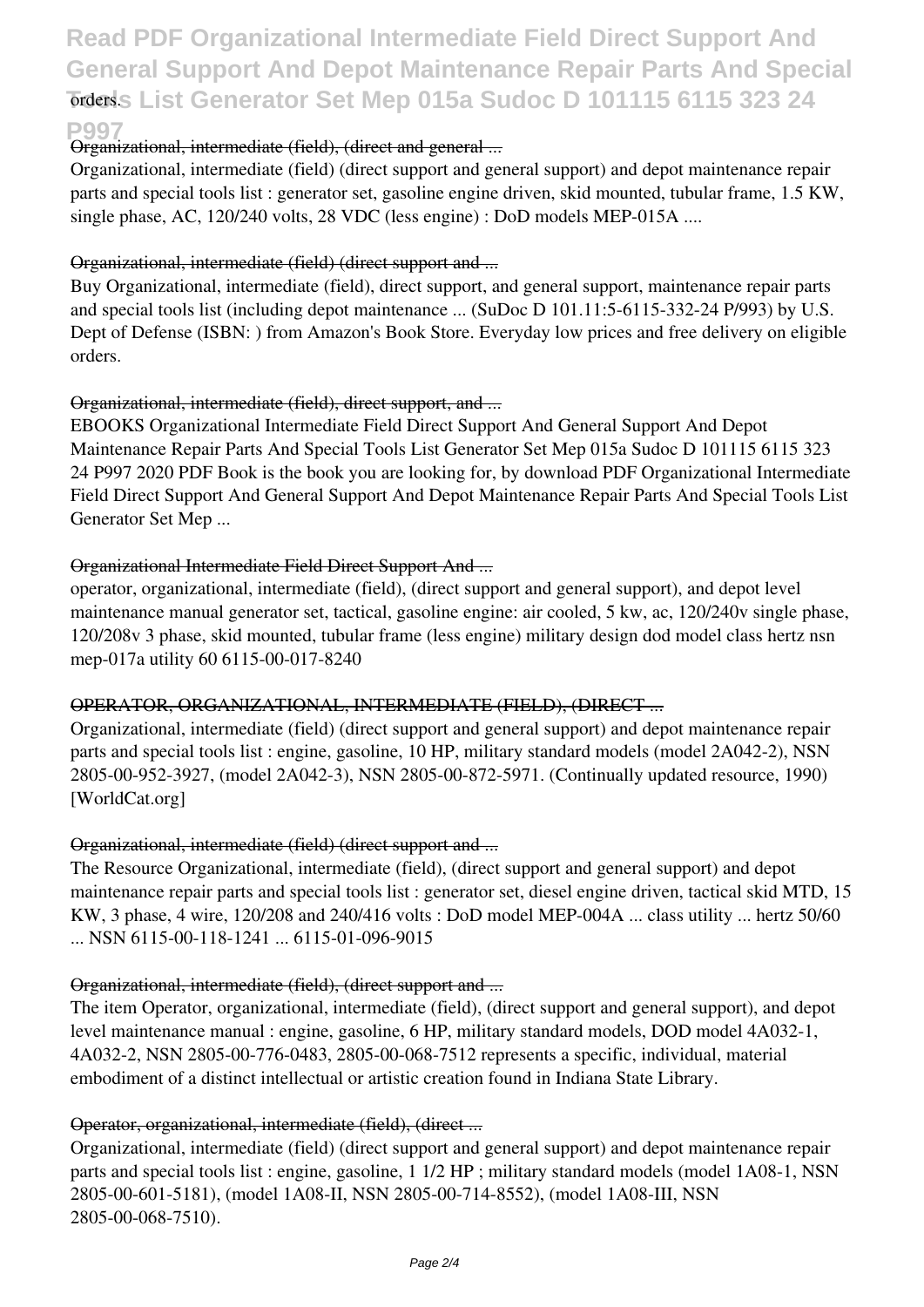## **Read PDF Organizational Intermediate Field Direct Support And General Support And Depot Maintenance Repair Parts And Special**

Organizational, intermediate (field) (direct support and ... Ucloc D 101115 6115 323 24 **perator**, organizational, intermediate (field), (direct support and general support), and depote maintenance manual generator sets, gasoline engine driven, 0.5 kw (less engine) dod model class hertz nsn mep-014a utility 60 6115-00-923-4469 mep-019a utility 400 6115-00-940-7862 mep-024a utility 28 vdc 6115-00-940-7867

#### OPERATOR, ORGANIZATIONAL, INTERMEDIATE (FIELD), (DIRECT ...

organizational, intermediate (field), (direct and general support), and depot maintenance repair parts and special tools list generator set, diesel engine driven, tactical, skid mounted, 3 kw, 3 phase 120/208 and single phase 120/240 volts ac and 28 volts dc dod model class mode nsn mep-016b utility 60 hz 6115-01-150-4140

#### TECHNICAL MANUAL ORGANIZATIONAL, INTERMEDIATE (FIELD ...

Operator, organizational, intermediate (field), (direct support and general support), and depot maintenance manual. [Washington, DC] : Headquarters, Departments of the Army and Air Force, [1992] (OCoLC)834498371

#### Operator, organizational, intermediate (field), (direct ...

Organizational, intermediate (field), (direct support and general support) and depot maintenance repair parts and special tools list : generator set, diesel engine driven, tactical skid MTD, 15 KW, 3 phase, 4 wire, 120/208 and 240/416 volts : DoD model MEP-004A ... class utility ... hertz 50/60 ... NSN 6115-00-118-1241 ... 6115-01-096-9015.

#### Organizational, intermediate (field), (direct support and ...

1993, Organizational, intermediate (field), direct support, and general support, maintenance repair parts and special tools list (including depot maintenance repair parts and special tools) [microform] : generator set, gasoline engine : air cooled, 5 kw, AC, 120/240 V, single phase, 120/208V 3 phase skid mounted, tubular frame (less engine) military design : DoD model MEP-017A, MEP-022A ...

#### Organizational, intermediate (field), direct support, and ...

organizational intermediate field direct support and general support and depot maintenance repair parts and special tools list generator set mep 015a sudoc d 101115 6115 323 24 p997 that we will unquestionably offer. It is not re the costs. It's not quite what you craving currently. This organizational intermediate field direct support and ...

#### Organizational Intermediate Field Direct Support And

Support. FAQs. About About CORE Blog Contact us. Location of Repository Operator, organizational, intermediate (field) (direct support and general support) and depot maintenance manual : generator set, gasoline engine driven, skid mounted, tubular frame, 10 KW, AC, 120/208 V, 3 phase and 120/240 V, single phase - less engine : DoD model MEP ...

#### Operator, organizational, intermediate (field) (direct ...

Operator, organizational, intermediate (field), (direct support and general support), and depot level maintenance manual : generator set, tactical, gasoline engine, air cooled, 5 KW, AC, 120/240V single phase, 120/208V 3 phase, skid mounted, tubular frame (less engine) military design : DoD model MEP-017A, MEP-022A ; class utility, utility ; hertz 60, 400 ; NSN 6115-00-017-8240, 6115-00-017-8241.